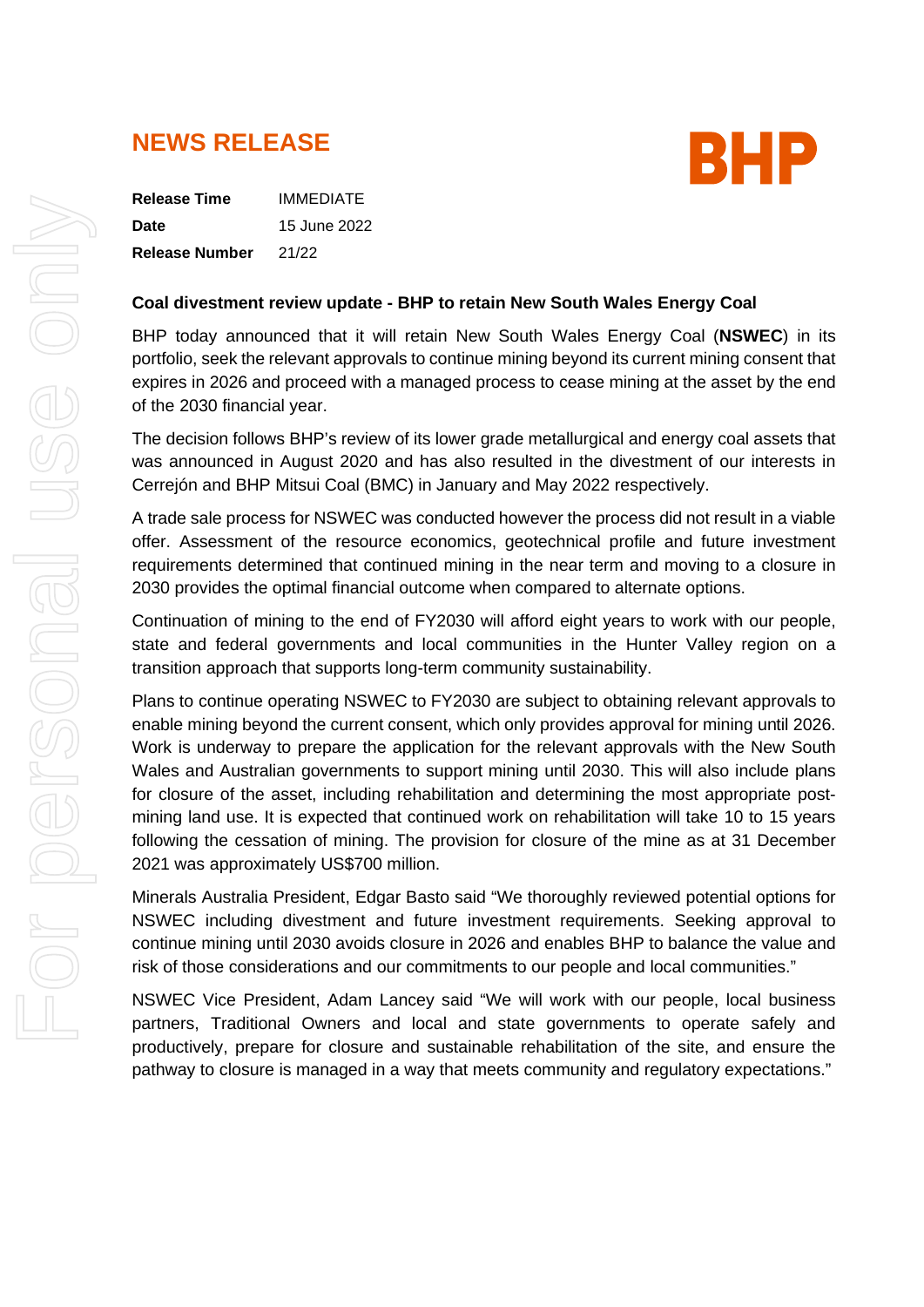# About NSWEC

The New South Wales Energy Coal (**NSWEC**) asset comprises the Mt Arthur Coal operation, which is located near Muswellbrook, New South Wales. Mt Arthur Coal is operated by Hunter Valley Energy Coal, an entity ultimately owned by BHP Group Limited.

Further information on BHP can be found at: [bhp.com](http://www.bhp.com/)

**Authorised for lodgement by:** Stefanie Wilkinson Group Company Secretary